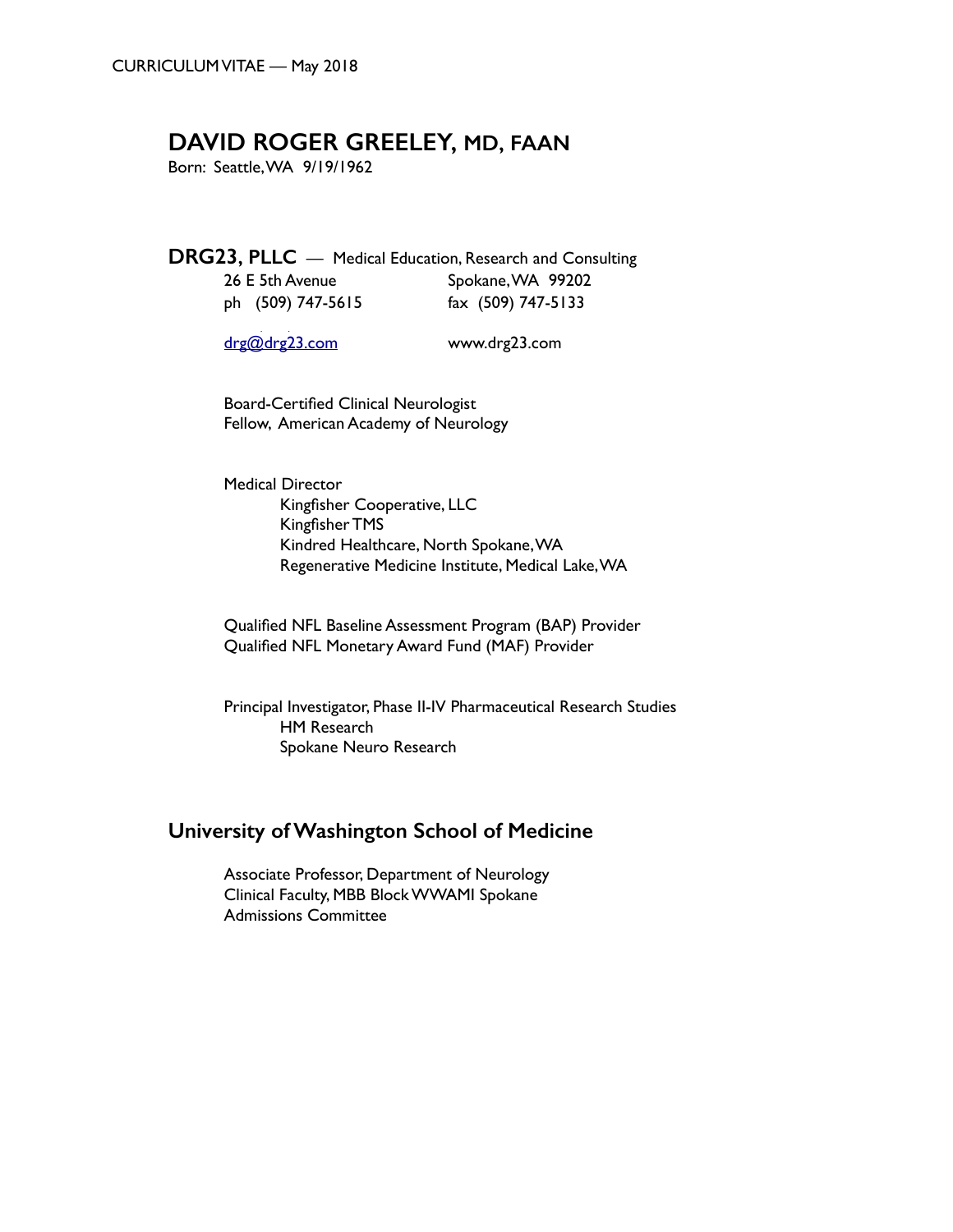| <b>EDUCATION</b> |                                                                                                                             |  |  |
|------------------|-----------------------------------------------------------------------------------------------------------------------------|--|--|
| Spring 1993      | Honorary Assistant House Physician<br>The National Hospital for Neurology and Neurosurgery<br>Queen Square, London, England |  |  |
| 1992 - 1993      | <b>Chief Resident in Neurology</b><br>University of Wisconsin Hospital & Clinics                                            |  |  |
| 1990 - 1992      | <b>Resident in Neurology</b><br>University of Wisconsin Hospital & Clinics                                                  |  |  |
| 1989 - 1990      | Internship in Medicine<br>University of Wisconsin Hospital & Clinics                                                        |  |  |
| 1985 - 1989      | Doctor of Medicine<br>University of Washington, Seattle, Washington                                                         |  |  |
| 1980 - 1985      | Bachelor of Arts, Music Theory and History<br>University of Washington, Seattle, Washington                                 |  |  |
| 1976 - 1980      | Shorewood High School, Seattle, Washington                                                                                  |  |  |
| 1974 - 1976      | Albert Einstein Junior High School, Seattle, Washington                                                                     |  |  |
| 1969 - 1974      | Sunset Elementary School, Seattle, Washington                                                                               |  |  |
| 1968             | Edmonds Unitarian Church Sunday School, Rev. Robert Fulghum<br>All I Really Need to Know I Learned in Kindergarten          |  |  |

| <b>BOARDS &amp; LICENSURE</b> |                                                                                      |  |  |
|-------------------------------|--------------------------------------------------------------------------------------|--|--|
| 1994                          | American Board of Psychiatry and Neurology<br>Re-certified 2004<br>Re-certified 2015 |  |  |
| 1993                          | Washington State Department of Health<br>License #MD00030536                         |  |  |
| 1990                          | <b>National Board of Medical Examiners</b>                                           |  |  |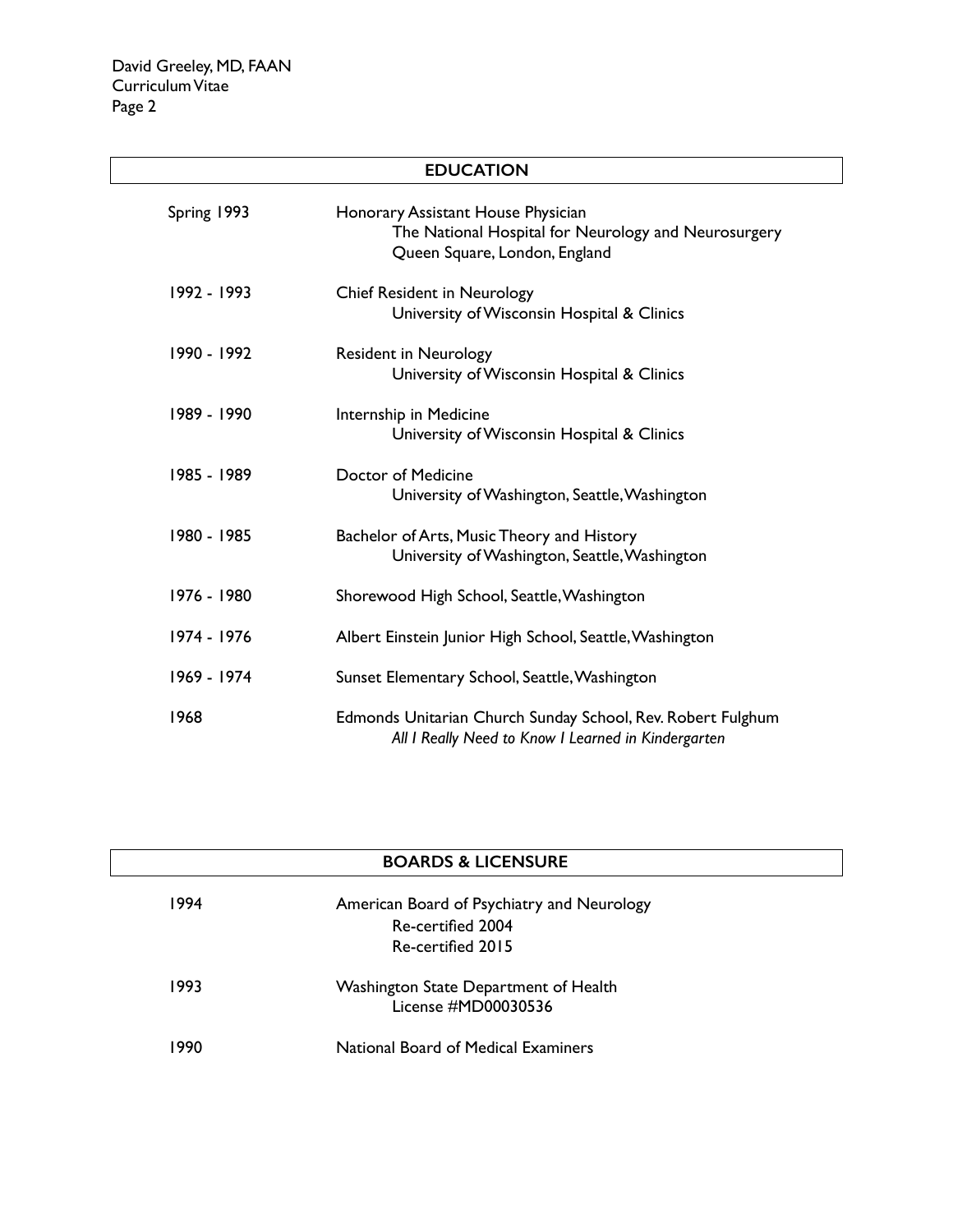### **PAST POSITIONS AND HONORS**

- Northwest Neurological, PLLC (1999-2018)
- President Spokane Society for Neurologic Sciences (2009-2010)
- Adjunct Clinical Associate Professor in Pharmacy (2000-2014) College of Pharmacy — Washington State University, Pullman, Washington
- Education Committee —Worldwide Education and Awareness for Movement Disorders (2005-2013)
- Consultant Deep Brain Stimulation Program (2005-2007) Seattle Neuroscience Institute at Swedish Medical Center, Seattle, Washington
- Board Member Washington State Neurological Society (2005-2006)
- Medical Director Deep Brain Stimulation Program (2004-2005) Northwest Hospital, Seattle, Washington
- Clinical Instructor in Psychiatry and Behavioral Sciences (2000-2006) University of Washington School of Medicine, Seattle, Washington
- Medical Director of Neurology and Neurophysiology Programs (1999-2002) Deaconess Medical Center, Spokane, Washington
- Board Member Rockwood Clinic, PS Spokane, Washington (1997-1998)
- President Spokane Society for Neurologic Sciences (1997-1998)
- Board of Trustees and Director of Research Rockwood Clinic Foundation for Medical Research Spokane, Washington (1997-1999)
- Director of Recruiting Rockwood Clinic, PS Spokane, Washington (1996-1998)
- Clinical Instructor, Department of Medicine (1995-2001) University of Washington School of Medicine, Seattle, Washington
- Neurologist Rockwood Clinic, PS Spokane, Washington (1993-1999)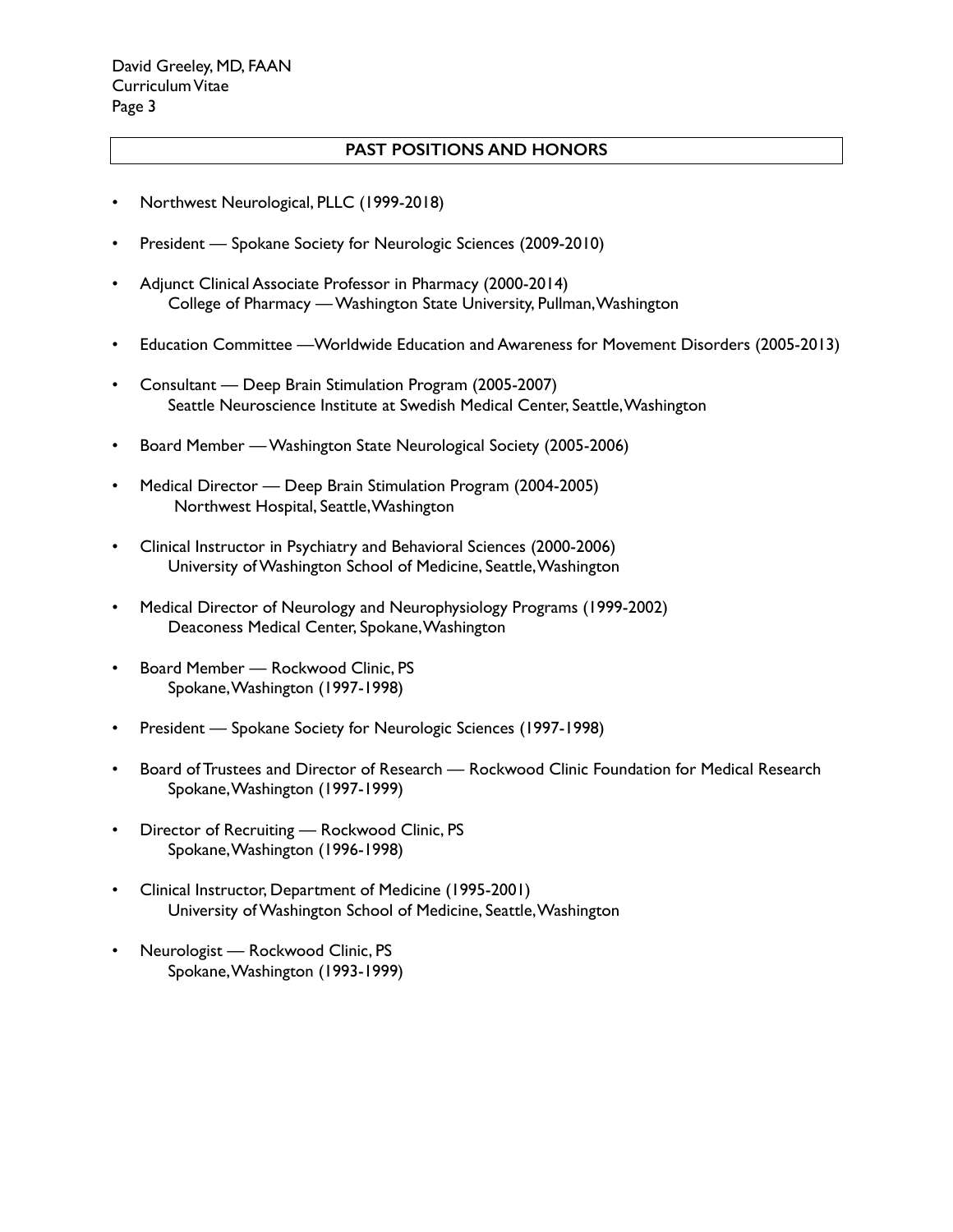# **CLINICAL RESEARCH — PRINCIPAL INVESTIGATOR**

- 1. Glaxo Wellcome: "The Impact of Oral Sumatriptan (Imitrex®) on the Productivity, Quality of Life and Health Care Use in Nursing Personnel with Migraines" (1993–1995)
- 2. Glaxo Wellcome: "A Double-blind, Placebo-controlled, Parallel Group Study to Evaluate the Efficacy of a Second Sumatriptan (Imitrex®) Tablet in the Acute Treatment of Migraine Subjects who do not have Relief Following an Initial Dose of Sumatriptan (Imitrex®)" (1996)
- 3. Boehringer Ingelheim/Cambridge Neuroscience: "A Phase II/III Multicenter, Double-blind, Randomized, Placebo-controlled, Parallel Group Study to Evaluate the Efficacy, Safety, Tolerability, and Pharmacokinetics of Two Doses of Intravenous Aptiganel Versus Placebo in Patients with an Acute Ischemic Stroke" (1996–1997) **JAMA. 2001; 286:2673-2682** http://jama.highwire.org/cgi/ content/abstract/286/21/2673
- 4. Allergan: "A Multicenter, Double-blind, Placebo-controlled, Parallel, Graduated-dose Clinical Trial of Botulinum Toxin, Type A (Botox®) for the Treatment of Chronic Low Back Muscle Spasm" (1996)
- 5. Janssen: "A Randomized, Double-blind, Placebo-controlled Trial to Evaluate the Efficacy and Safety of Alniditan Given Subcutaneous in Acute Treatment of Migraine" (1997)
- 6. Janssen: "An Open Evaluation of the Long-Term Efficacy, Safety and Tolerability of Alniditan Subcutaneous in the Acute Treatment of Migraine Attacks" (1997)
- 7. Novartis: "An Open-label Study to Evaluate the Safety and Efficacy of Rivastigmine (Exelon®) in Patients with Mild to Severe Probable Alzheimer's Disease in the Community Setting" (1997–1999)
- 8. Glaxo Wellcome: "A Randomized, Double-blind, Double-dummy, Active/Placebo-controlled, Parallel Group Evaluation of Oral Naratriptan (Amerge®) Compared to Oral Sumatriptan (Imitrex®) on Migraine Related Quality of Life" (1997–1999)
- 9. Glaxo Wellcome: "A Randomized, Double-blind, Placebo-controlled, Parallel Group Study to Evaluate the Efficacy of Naratriptan (Amerge®) for the Treatment of Migraine in Subjects who do not Respond to Sumatriptan (Imitrex®)" (1997–1999)
- 10. McNeil: "A Single-dose, Randomized, Double-blind, Placebo-controlled Study Evaluating the Safety and Efficacy of Acetaminophen, Aspirin and Caffeine (Excedrin Migraine®) for the Treatment of Migraine Head Pain" (1998) **Headache 2001; 41:665-679**  [http://www.blackwell-synergy.com/doi/abs/10.1111/j.1526-4610.2006.00351\\_4.x](http://www.blackwell-synergy.com/doi/abs/10.1111/j.1526-4610.2006.00351_4.x)
- 11. Pharmacia & Upjohn: "Oral Almotriptan (Axert®) vs. Oral Sumatriptan (Imitrex®) in a Double-blind, Randomized, Parallel Group Study of Cost-effectiveness and Quality of Life in Migraine" (1999–2000)
- 12. SmithKline Beecham: "Blockade of the GP IIB/IIIA Receptor to Avoid Vascular Occlusion" (1999-2001)
- 13. Boston Life Sciences: "An Evaluation of the Safety and Efficacy of Altropane for the Detection of Parkinsonian Syndrome in Patients with Movement Disorders" (1999–2000)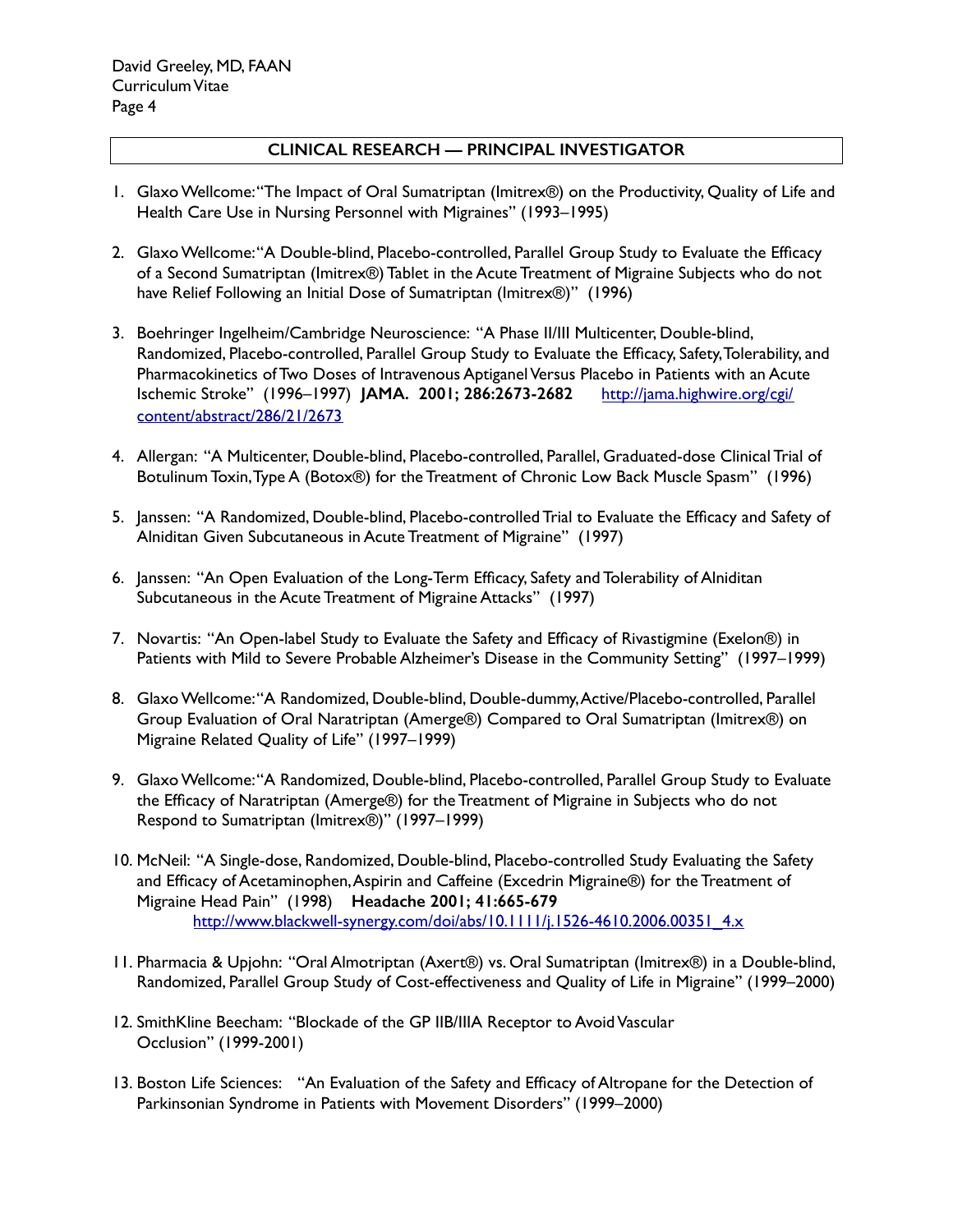- 14. Janssen: "An Open-label Study to Demonstrate Equivalence of Twice Daily Dosing of Galantamine (Razadyne®) Compared to Once Daily Dosing of Vitamin E in Regard to Compliance and to Determine Caregiver and Physician Satisfaction with Galantamine (Razadyne®) in the Treatment of Patients with Alzheimer's Disease Using a Satisfaction Questionnaire" (2000–2001)
- 15. Daiichi: "A Double-blind, Placebo-controlled, Dose Ranging Study of Nefiracetam in Patients with Post-Stroke Depression" (2000–2001)
- 16. Novartis: "A Multicenter, Double-blind, Placebo-controlled Study of the Tolerability and Effect of Entacapone in Parkinson's Subjects with End of Dose Wearing Off Symptoms Occurring No Earlier than Four Hours After Their Most Recent Sinemet® Dose" (2000–2001)
- 17. Independent Research: "Deep Brain Stimulation of the Subthalamic Nucleus for the Treatment of Parkinson's Disease" — FDA Investigational Device Exemption (2000–2001)
- 18. Pharmacia: "A Multi-center, Randomized, Double-blind, Parallel Group, Multiple Dose Comparison Study of Valdecoxib 20mg, Valdecoxib 40mg, Sumatriptan 50mg and Placebo in Patients with Moderate or Severe Acute Migraine Headache" (2001–2002)
- 19. Novartis: "Rivastigmine (Exelon®) Capsules in Patients with Mild to Severe Probable Alzheimer's Disease in the Community Setting" (2001)
- 20. Pharmacia: "To Assess Efficacy and Tolerability Outcomes Associated with the use of Almotriptan (Axert®) in an Office-based Setting for Adult Patients with Migraine (With or Without Aura) Having 1-6 Migraines Per Month" (2001)
- 21. Sepracor: "A Randomized, Double-blind, Placebo-controlled and Open-label Twelve Month Study of the Safety of Escopiclone (Lunesta®) in Adult Subjects with Insomnia" (2001–2002)
- 22. Bristol-Myers-Squibb: "A Double-blind, Placebo-controlled, Randomized, Parallel-group Safety, Efficacy and Dose Response Trial of Two Different Dose Levels of Clopidogrel (Plavix®) in Patients with Signs and Symptoms of Acute Ischemic Stroke" (2001–2002)
- 23. Bristol-Myers Squibb: "A Double-blind, Placebo-controlled, Safety, Efficacy and Dose Response Trial of Three Intravenous Doses of Clopidogrel (Plavix®) in Patients with Acute Stroke" (2001–2002)
- 24. Pharmacia: "Multicenter, Randomized, Double-blind, Parallel Group, Multiple Dose Comparison Study of Almotriptan (Axert®) vs. Placebo in Patients with Moderate or Severe Acute Migraine Headache" (2002)
- 25. Pharmacia: "A Phase III, Double-blind, Placebo-controlled, Randomized Study Comparing the Efficacy, Safety and Tolerability of Sumanirole vs. Placebo or Ropinirole (ReQuip®) in Patients with Early Parkinson's Disease" (2002–2003)
- 26. Pharmacia: "A Phase III, Multi-center, Randomized, Double-blind, Placebo-controlled, Fixed Dose Response Study Comparing the Efficacy and Safety of Pramipexole (Mirapex®) versus Placebo in Patients with Early Parkinson's Disease" (2003–2004)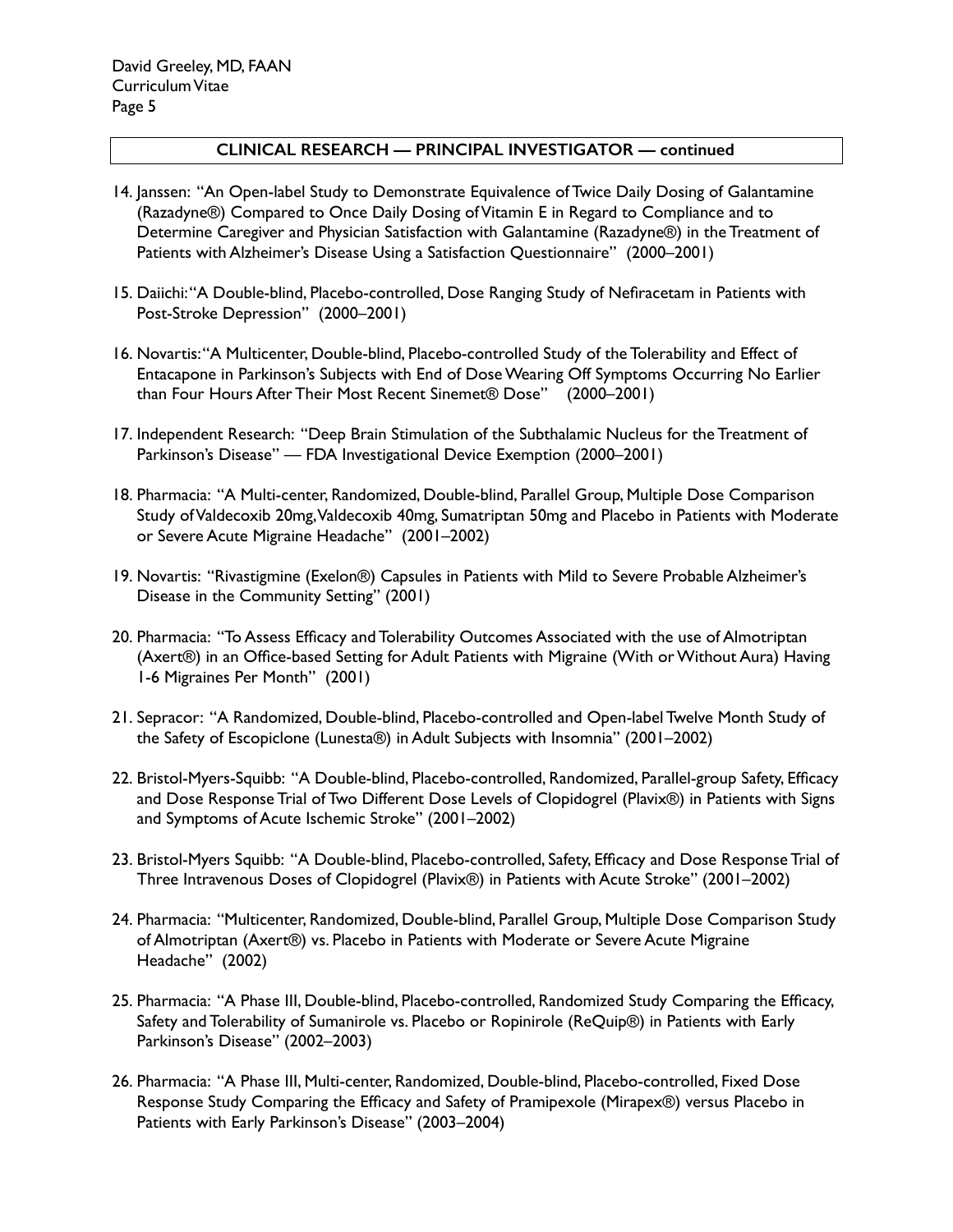- 27. Pharmacia: "A Long-Term, Open-label, Flexible-dose Study of the Efficacy and Safety of Sumanirole in Patients with Idiopathic Restless Legs Syndrome" (2003–2004)
- 28. Bertek: "A Registry Study to Evaluate the Implications of Motor Fluctuations in Parkinson's Disease on Chronic Therapy" (2003–2004)
- 29. Pharmacia: "A Phase III, Multi-center, Randomized, Double-blind, Placebo-controlled, Fixed Dose Response Study Comparing the Efficacy and Safety of Sumanirole versus Placebo in Patients with Early Parkinson's Disease" Protocol #DA2APD-0075-031 (2003–2005)
- 30. Kyowa: "A 12-week, Double-blind, Placebo-controlled, Randomized, Parallel-group, Multi-center, Fixed Dose-Response Study to Evaluate the Efficacy and Safety of 10, 20 and 40 mg/d Oral Doses of Istradefylline as Treatment for Parkinson's Disease in Patients with Motor Response Complications on Levodopa/Carbidopa Therapy" (2004–2005)
- 31. Kyowa: "A Long-Term, Multi-center, Open-label Safety Study with Oral 20 or 40 mg Doses of Istradefylline as Treatment for Parkinson's Disease in Patients with Motor Response Complications on Levodopa Therapy" (2004–2005)
- 32. Merck KGaA: "A Double-blind, Placebo-controlled, Multi-center, Multi-national Phase III Study to Evaluate the Safety and Efficacy of Sarizotan 1 mg bid in Patients with Parkinson's Disease Suffering from Treatment-associated Dyskinesia" Protocol #018 (2004–2005)
- 33. Kyowa: "A Phase II, Double- Blind, Placebo-controlled, Randomized, Parallel-group, Multi-center Study of the Efficacy and Safety of 40 mg/day Istradefylline as Monotherapy in Subjects with Parkinson's Disease" Protocol #051 (2005–2007)
- 34. GlaxoSmithKline: "A 12-Week, Double-blind, Placebo-controlled, Parallel-group Study to Assess the Efficacy of Ropinirole CR (ReQuip®) in Patients with Restless Legs Syndrome" Protocol # 205 (2005–2006)
- 35. Novartis: "A Study to Assess the Sensitivity and Specificity of the Wearing-Off Questionnaire-9" (2005–2006) **Parkinsonism Relat Disord 2007 Sep 25**
- 36. Novartis: "A Prospective, Multi-center, Randomized, Open-label Study with Blinded Raters to Evaluate the Effects of Immediate Versus Delayed Switch to Entacapone on Motor Function and Quality of Life in Patients with Parkinson's Disease with End-of-dose Wearing Off" (2005)
- 37. Endo: "A Randomized, Double-blind Study Comparing the Safety and Efficacy of the Lidocaine (Lidoderm®) Patch 5% with Placebo in Patients with Pain From Carpal Tunnel Syndrome" (2006)
- 38. Kyowa: "An Open-label, Multi-center, Study of the Continued Safety of Istradefylline in Subjects With Parkinson's Disease Who Have Recently Completed One Year of Treatment With Istradefylline" (2005–2006)
- 39. GlaxoSmithKline: "A 52-Week, Open-label Study to Assess the Long-term Safety of Ropinirole CR (ReQuip®) in Patients with Restless Legs Syndrome" (2005–2006)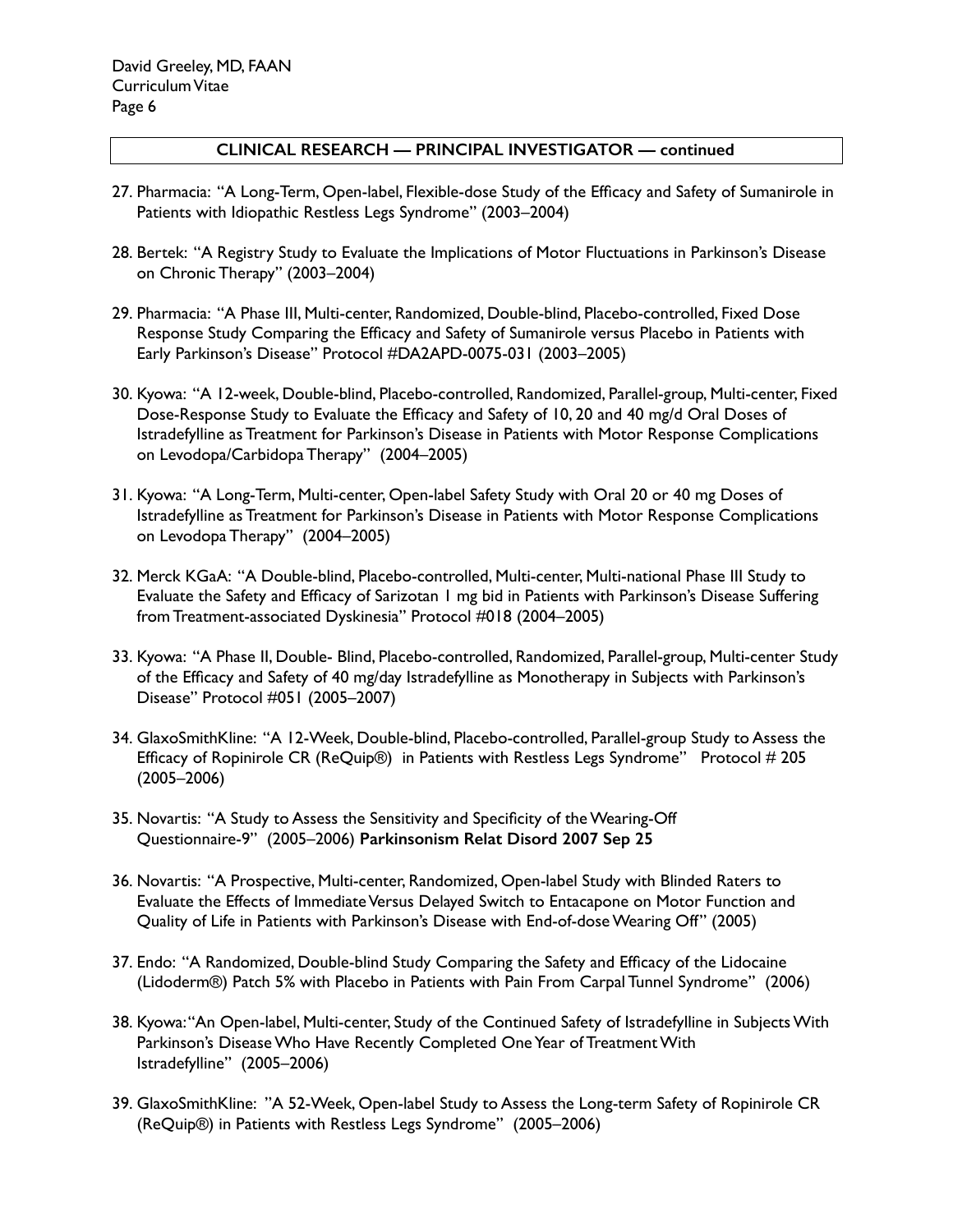- 40. Pfizer: "A 16-week, Randomized, Double-blind, Placebo and Pregabalin (Lyrica®) Controlled, Multicenter Trial of [S,S]-Reboxetine in Patients with Post-Herpetic Neuralgia" (2006-2007)
- 41. Pfizer: "An open-label extension trial assessing the safety and tolerability of [S,S]-Reboxetine in patients with Postherpetic Neuralgia" (2006–2008)
- 42. Merz: "A Prospective, Double-blind, Placebo-controlled, Randomized, Multi-center Trial with a Double-blind Parallel-group Extension Period to Investigate the Efficacy and Safety of Different Doses of Botulinum Toxin, Type A in the Treatment of Cervical Dystonia" (2006-2009)
- 43. Acadia: "A Multi-center, Placebo-controlled, Double-blind Trial to Examine the Safety and Efficacy of ACP-103 in the Treatment of Psychosis in Parkinson's Disease" (2007–2009)
- 44. Ortho-McNeil Janssen: "A Randomized, Double-blind, Placebo-controlled, Crossover, Proof of Concept Study to Evaluate the Efficacy and Safety of Carisbamate in the Treatment of Essential Tremor" (2007-2009)
- 45. Schwarz-Pharma: "A Double-blind, Placebo-controlled Study that is Investigating the Dose Response of the Rotigotine Transdermal Patch" (2007–2009)
- 46. Boehringer Ingelheim: "A Randomized, Double-blind, Active (pramipexole 0.5 mg tid) and Placebocontrolled, Efficacy Study of Pramipexole given 0.5 mg and 0.75 mg bid over a 12-week Treatment Phase in Early Parkinson's Disease Patients" (2007-2008)
- 47. Allergan, Inc.: Cervical Dystonia Patient Registry for Observation of Botox Efficacy (CD-PROBE) (2009)
- 48. Schwarz Biosciences: Named Patient Program With Rotigotine Transdermal System (SP 953) (2011-2012)
- 49. Merz: "A Phase IV, Prospective, Observational Trial Evaluating Xeomin (Incobotulinumtoxin A) for Cervical Dystonia or Blepharospasm in the United States" Protocol Number MRZ 60201-4066-5 (2011-2012)
- 50. Biogen Idec Inc: Stratify 2 "JCV Antibody Program in Patients with Relapsing Multiple Sclerosis Receiving or Considering Treatment with Tysabri" Protocol Number 101JC402 (2011)
- 51. Teva Pharmaceuticals: "A Double-blind, Placebo Controlled, Randomized, Multicenter Study to Assess the Safety and Clinical Benefit of Rasagiline as an Add on Therapy to Stable Doses of Dopamine Agonists in the Treatment of Early Parkinson's Disease. Protocol Number TVP-1012/PM103 (2012-2013). ANDANTE: Add-ON to Dopamine Agonists in early stage patients Needing enhanced Treatment Efficacy (2011-2012)
- 52. Axovant Sciences, Ltd: "A Phase 3, Double-blind, Randomized Study of RVT-101 Versus Placebo When Added to Existing Stable Donepezil Treatment in Subjects with Mild to Moderate Alzheimer's Disease" (2015 - 2016)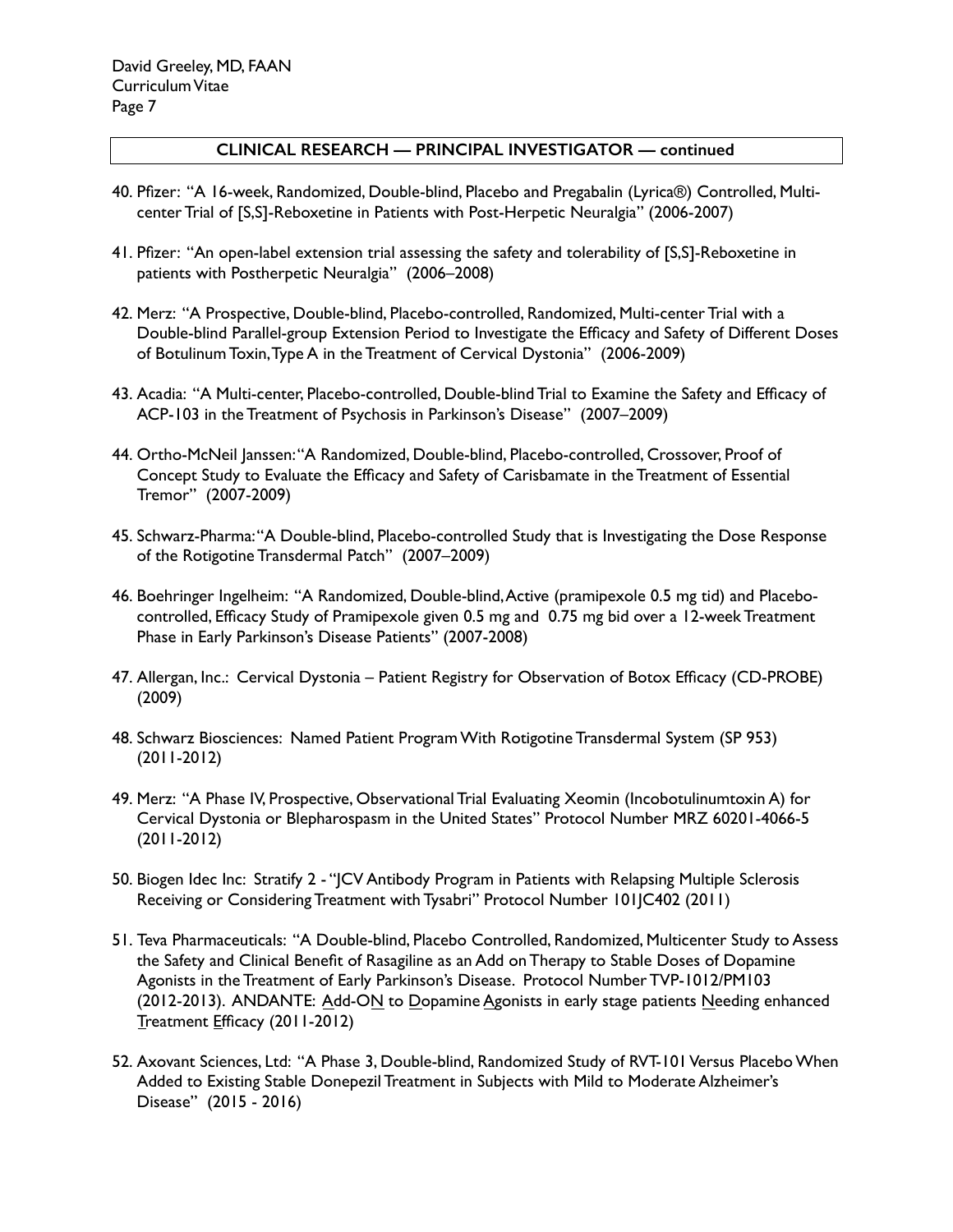- 53. Eli Lilly and Company: "A Phase 3, Randomized, Double-blind, Placebo-controlled Study of LY2951742 in Patients with Episodic Migraine" (2015 - 2017)
- 54. Eli Lilly and Company: "A Phase 3, Randomized, Double-blind, Placebo-controlled Study of LY2951742 in Patients with Chronic Migraine" (2015 - 2017)
- 55. Acadia Pharmaceuticals, Inc.: "A Double-blind, Placebo-controlled Study to Examine the Safety and Efficacy of Pimavanserin for the Treatment of Agitation and Aggression in Alzheimer's Disease" (2016 - 2017)
- 56. Dr. Reddy's Laboratories: "A Multicenter, Randomized, Double-blind, Placebo-controlled, Efficacy, Tolerability, and Safety Study of DFN-15 in Episodic Migraine With or Without Aura (2016 - 2017)
- 57. Neurim Pharmaceuticals: "A Phase 2, Randomized, Double-blind, Parallel-Group, Placebo-controlled, Dose-Ranging Study of Piromelatine in Patients with Mild Dementia due to Alzheimer's Disease (2016 - 2017)
- 58. Biogen: "A Phase 3 Multicenter, Randomized, Double-blind, Placebo-controlled, Parallel-group Study to Evaluate the Efficacy and Safety of Aducanumab (BIIB037) in Subjects with Early Alzheimer's Disease" (2016 - present)
- 59. Axovant Sciences, Ltd: "A Long-term, Open-label Extension Study of the Safety and Tolerability of RVT-101 in Subjects with Alzheimer's Disease" (2016 - 2017)
- 60. Allergan, Inc.: "A Phase 2/3, Multi-center, Randomized, Double-blind, Placebo Controlled, Parallelgroup Study To Evaluate The Efficacy, Safety, And Tolerability of Multiple Dosing Regimens of Oral AGN-241689 In Episodic Migraine Prevention (2016 - present)
- 61. Alzheimer's Association: "Imaging Dementia Evidence for Amyloid Scanning (IDEAS) Study: A Coverage with Evidence Development Longitudinal Cohort Study" (2016 - 2017)
- 62. Alder BioPharmaceuticals, Inc: A Parallel Group, Double-blind, Randomized, Placebo-controlled Phase 3 Trial to Evaluate the Efficacy and Safety of ALD403 Administered Intravenously in Patients with Chronic Migraine (2017)
- 63. Eli Lilly and Company: "Longitudinal Cohort Study of Resource Use and Cost of Mild Cognitive Impairment and Mild Dementia due to Alzheimer's Disease in the US (GERAS-US)" (2017 - present)
- 64. Janssen: "A Phase 2b/3 Randomized, Double-blind, Placebo-controlled, Parallel Group, Multi-center Study Investigating the Efficacy and Safety of JNJ-5481911 in Subjects who are Asymptomatic At Risk for Developing Alzheimer's Dementia (EARLY). (2017 - present)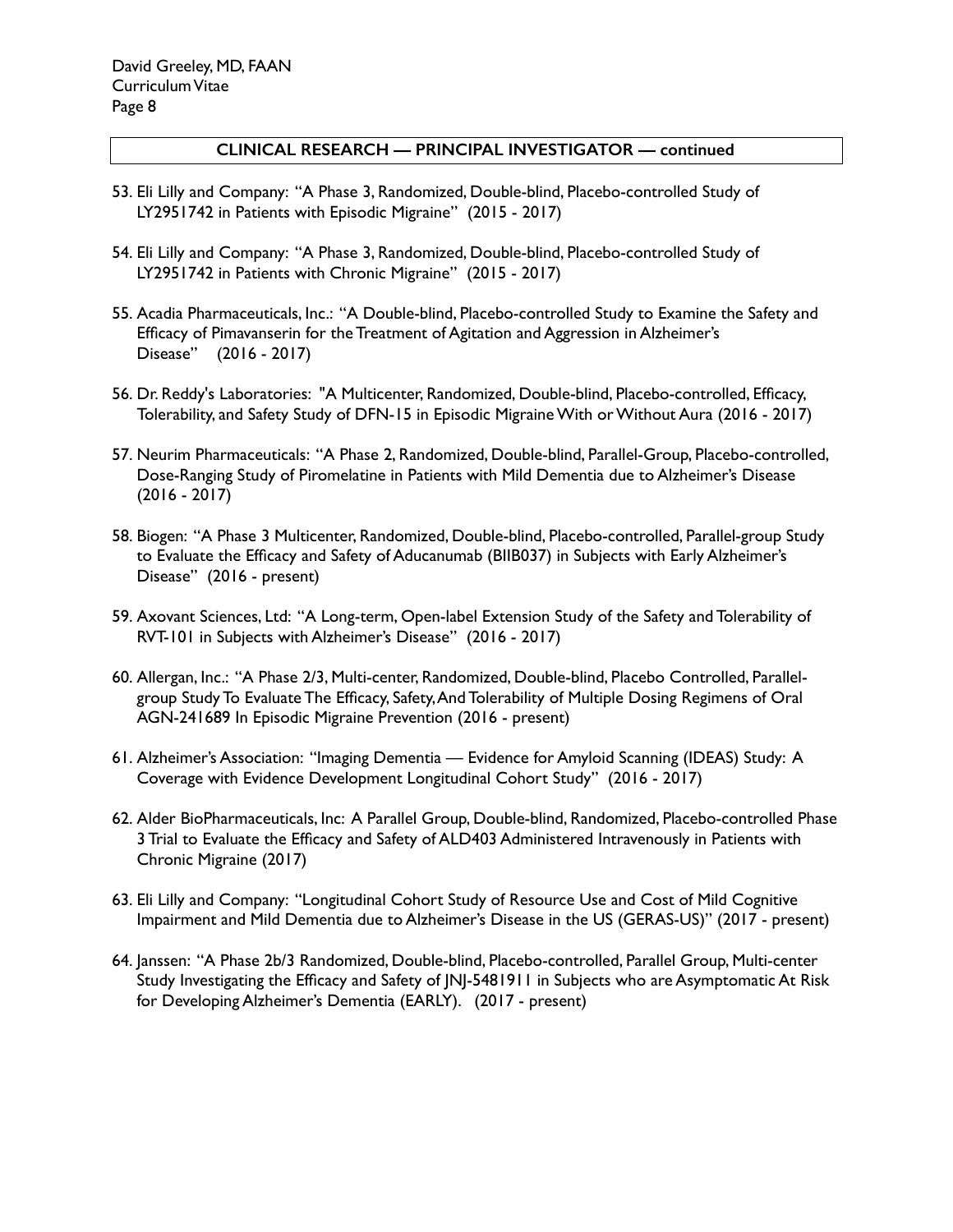## **CLINICAL RESEARCH — SUB INVESTIGATOR**

- 1. Bristol-Myers Squibb: "Clopidogrel (Plavix®) vs. Aspirin in Patients with RIND or TIA" (1996)
- 2. Parke-Davis: "A Four Month, Double-blind, Dose-Controlled, Parallel Group, Multicenter Study to Determine the Efficacy and Safety of Gabapentin (Neurontin®) in Newly Diagnosed Patients with Partial Epilepsy" (1997–1999)
- 3. Interneuron: "The Effects of Citicoline Clinical Outcome and the Evolution of Lesion Volume in Human Stroke" (1998–1999)
- 4. Novartis: "A Multi-center, Double-blind, Placebo-controlled, Randomized, Parallel-group Trial of rufinamide as Adjunctive Therapy in Patients with Inadequately-controlled Primary Generalized Tonic-Clonic Seizures" (1998–1999)
- 5. Novartis: "A Multi-center, Randomized, Double-blind Placebo-controlled, Parallel, Add-on Trial of oxcarbazepine Tablets in Children with Inadequately-controlled Partial-onset Seizures: Long-term Extension" Phase III. (1998–1999)
- 6. Novartis: "A Double-blind, Placebo-controlled, Randomized, Parallel Group Trial of Oxcarbazepine (Trileptal®) as Adjunctive Therapy in Patients with Inadequately-controlled Primary Generalized Tonic-Clonic Seizures" (1999–2000)
- 7. Lundbeck NA, Ltd: "RESTORE: A Clinical Study of Patients with Symptomatic Neurogenic Orthostatic Hypotension to Assess Sustained Effects of Droxidopa Therapy" (2015-2016)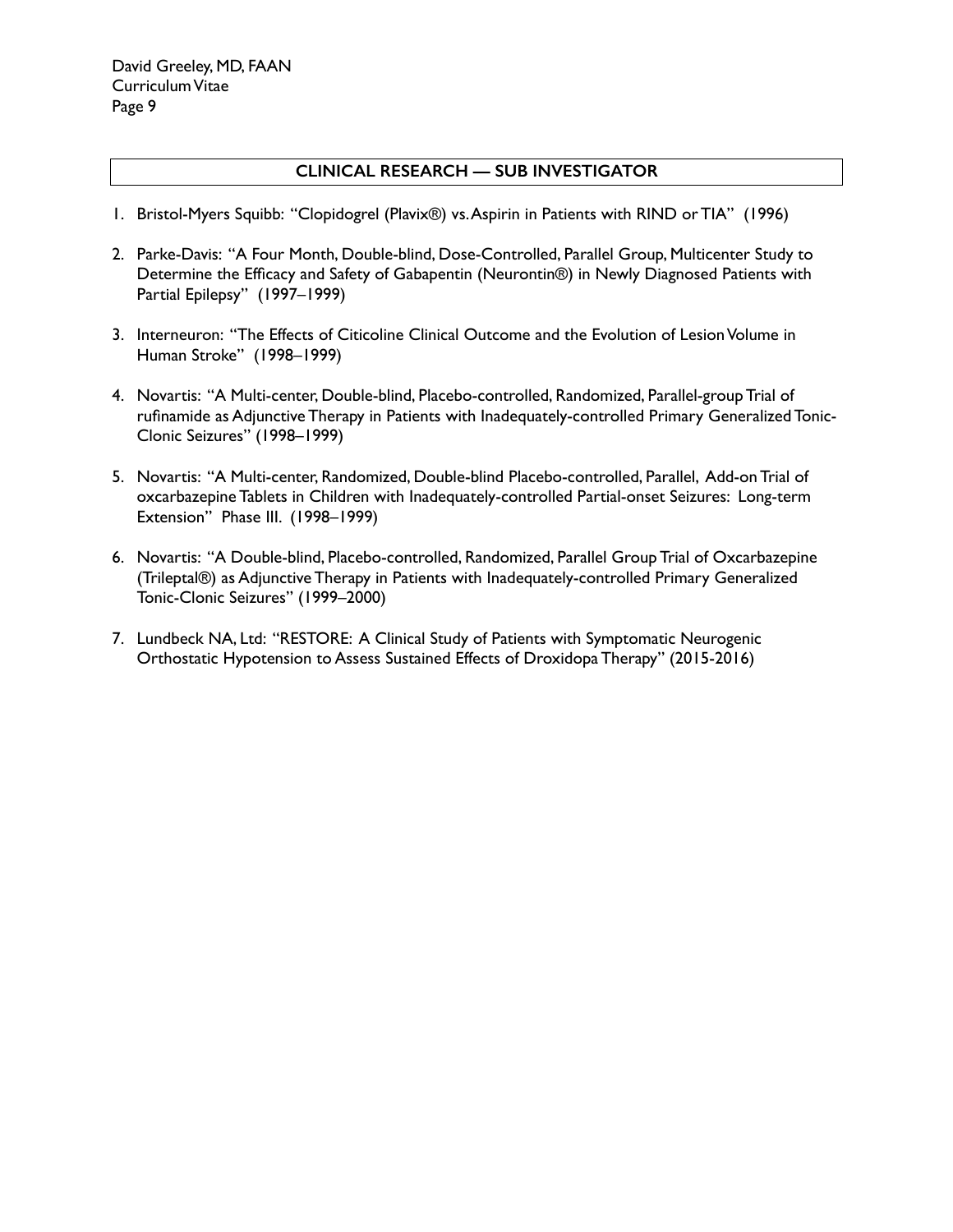# **CONFERENCE POSTERS**

- 1. Deep Brain Stimulation in the STN for Intractable Multiple Sclerosis Tremor (P122). Movement Disorder Society 10th International Congress, Kyoto, Japan 2006 PO Shortt, **DR Greeley**, P Nora
- 2. Identifying the Presence of Dyskinesia in Patients with Parkinson's Disease from Accelerometer Data. American Society of Mechanical Engineering (ASME) 2013 Summer Bioengineering Conference. Darnell ND, Krishnan NC, Carlson JD, **Greeley DR**, Mark J, Schmitter-Edgecombe M, Lin D
- 3. Clinical Features of Dystonia and Botulinum Toxins XCiDaBLE: An Observational, Prospective Trial Evaluating Xeomin® (incobotulinumtoxinA) for Cervical Dystonia or Blepharospasm in the United States – Interim Results from the First 145 Subjects with Cervical Dystonia (P07.192) American Academy of Neurology 66th Annual Meeting, Philadelphia, PA (2014) Hubert Fernandez, Fernando Pagan, Fabio Danisi, **David Greeley**, Joseph Jankovic, Amit Verma, Kapil Sethi and Eric Pappert.
- 4. Clinical Features of Dystonia and Botulinum Toxins XCiDaBLE: An Observational, Prospective Trial Evaluating Xeomin (incobotulinumtoxinA) for Cervical Dystonia or Blepharospasm in the United States - Final Results from the Cervical Dystonia Cohort. (P3.009) American Academy of Neurology 67th Annual Meeting (April 2015). Hubert Fernandez, Fernando Pagan, Fabio Danisi, **David Greeley**, Joseph Jankovic, Amit Verma, Kapil Sethi and Eric Pappert
- 5. A Retrospective Analysis of 73 Patients Switched From onabotulinumtoxinA (Botox®) to incobotulinumtoxinA (Xeomin®) (Posters518) 19th International Congress of Parkinson's Disease and Movement Disorders, San Diego, CA (2015) **David Greeley, MD, FAAN**
- 6. "Are You Smarter than a Ten Year Old?" (P3-280) Alzheimer's Association International Conference (AAIC). London, England, July 18, 2017 Victoria Karschney, **David Greeley, MD**

# **CONTRIBUTOR TO RESEARCH PUBLICATIONS**

- 1. The North American Survey of Placement and Adjustment Strategies for Deep Brain Stimulation. Stereotact Funct Neurosurg 2005;83:142-147. Ondo WG, et al. for the DBS Study Group.
- 2. Efficacy and safety of incobotulinumtoxinA (NT 201, XEOMIN®, botulinum neurotoxin type A, without accessory proteins) in patients with cervical dystonia Journal of the Neurological Sciences: 2011, JNS-11837 Comella C, et al. on behalf of the U.S. XEOMIN Cervical Dystonia Study Group.
- 3. Sustained Efficacy and Safety of Repeated incobotulinumtoxinA (Xeomin) Injections in Blepharospasm. J Neural Transm (Vienna). 2013 Sep;120(9):1345-53 Truong DD, et al. for the Xeomin US Blepharospasm Study Group.
- 4. A Randomized Study of Rotigotine Dose Response on 'off' time in Advanced Parkinson's Disease. J Parkinsons Dis. 2014;4(3):361-73. Nicholas AP, et al. for the SP921 Study Investigators.